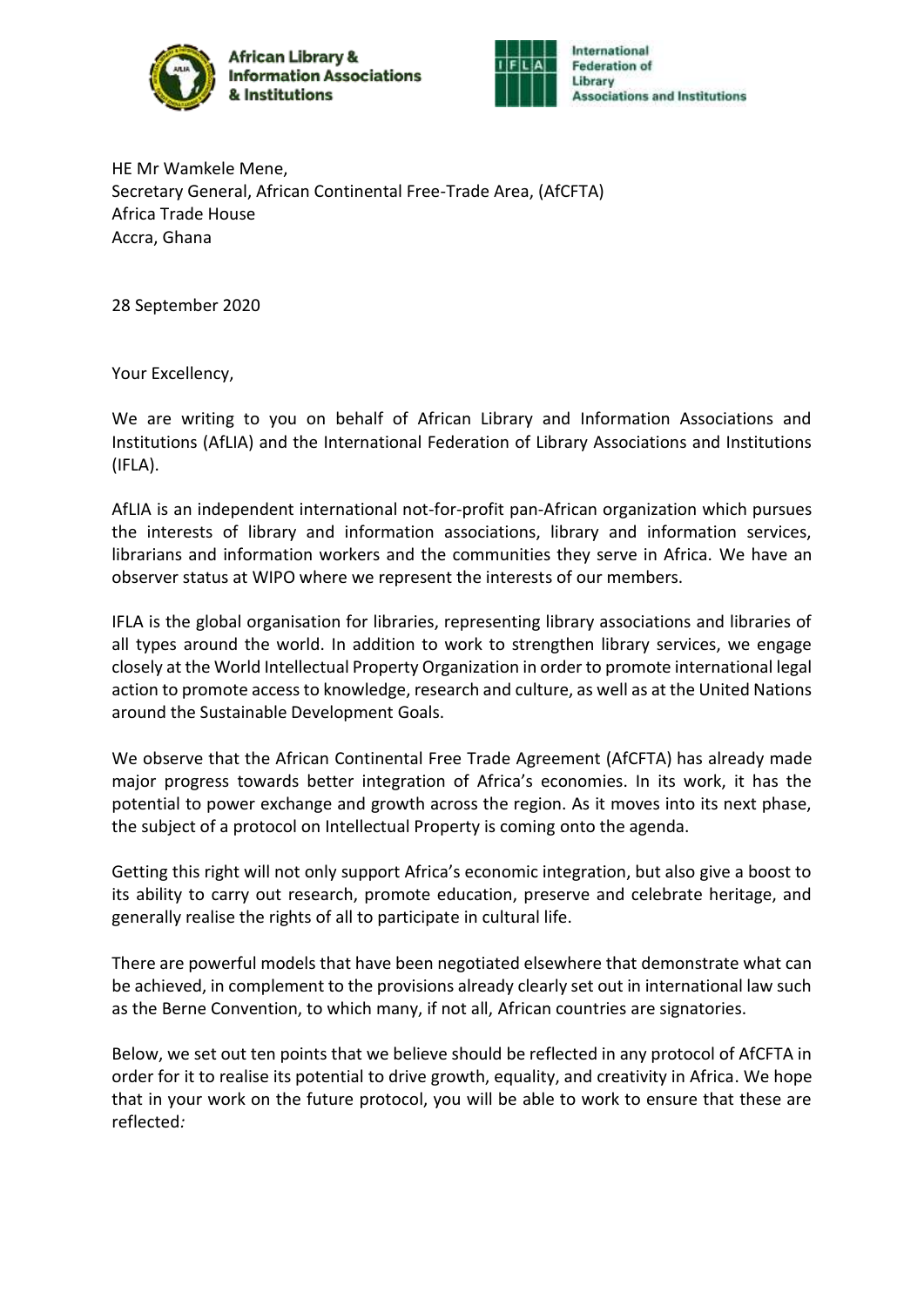- 1. Establish a minimum set of provisions allowing for non-harmful uses of copyrighted works for the purposes of preservation, education, research, quotation, satire and news reporting. These should include a clear possibility for libraries to lend works to their users without payment, given the need to support the development of a reading culture in Africa.
- 2. Ensure that the list of purposes for which non-harmful reproduction of works is not unnecessarily limited, making it possible to update practices in line with changing needs and technologies. This echoes in part the ARIPO model law's stance on fair dealing exceptions, as well as the approaches adopted in some of the most innovative countries in the world.
- 3. Make sure all such provisions are digital-ready. Permitted uses of works should be technology-neutral, in order not to leave some parts of Africa behind.
- 4. Give cross border effect to such provisions within Africa, as a stepping-stone to a global legal instrument on limitations and exceptions for libraries, archives and museums at the World Intellectual Property Organization. This is essential if Africa is to develop as a single area for education, research and culture. The European Union, for example, has recently passed provisions enabling cross-border text-and-data mining and preservation, for example.
- 5. Protect uses under copyright exceptions against override by contracts or technological protection measures. If it is worth supporting education, research, and access to culture, it cannot be acceptable that the right to carry out such activities can be taken away so easily.
- 6. Provide a solution to the orphan and out-of-commerce works problem. The length of current copyright terms condemns a vast majority of works to being hidden away for many years after they come off the market. Libraries and cultural heritage institutions should be given simple ways to make use of such works. Ensure that these provisions work across borders, given how much African archival heritage lies in collections of former colonial powers.
- 7. Protect libraries and cultural heritage institutions against liability when acting responsibly and in good faith. Libraries should not have to fear huge fines or prison terms for carrying out their missions diligently, or for the actions of users (in reality and online) who have been properly informed of the law, including on online platforms hosted by libraries.
- 8. Clarify where works are not subject to copyright protection (because of their nature as government documents or standards with legal effect, or where their creator has decided to licence them openly), and ensure that this status is respected.
- 9. Encourage the development of collecting societies that are independent from government, and which reflect the good practices set out in the WIPO Good Practice Toolkit, in particular around transparency, good governance, and respect for exceptions and limitations.
- 10. Implement the Marrakesh Treaty at a continental level, without any unnecessary administrative burdens or cost barriers to the activities of libraries working to serve people with print disabilities

It is our firm belief that these points listed above if considered will without any doubt bring about the much needed and talked about growth, equality and creativity in Africa. We would